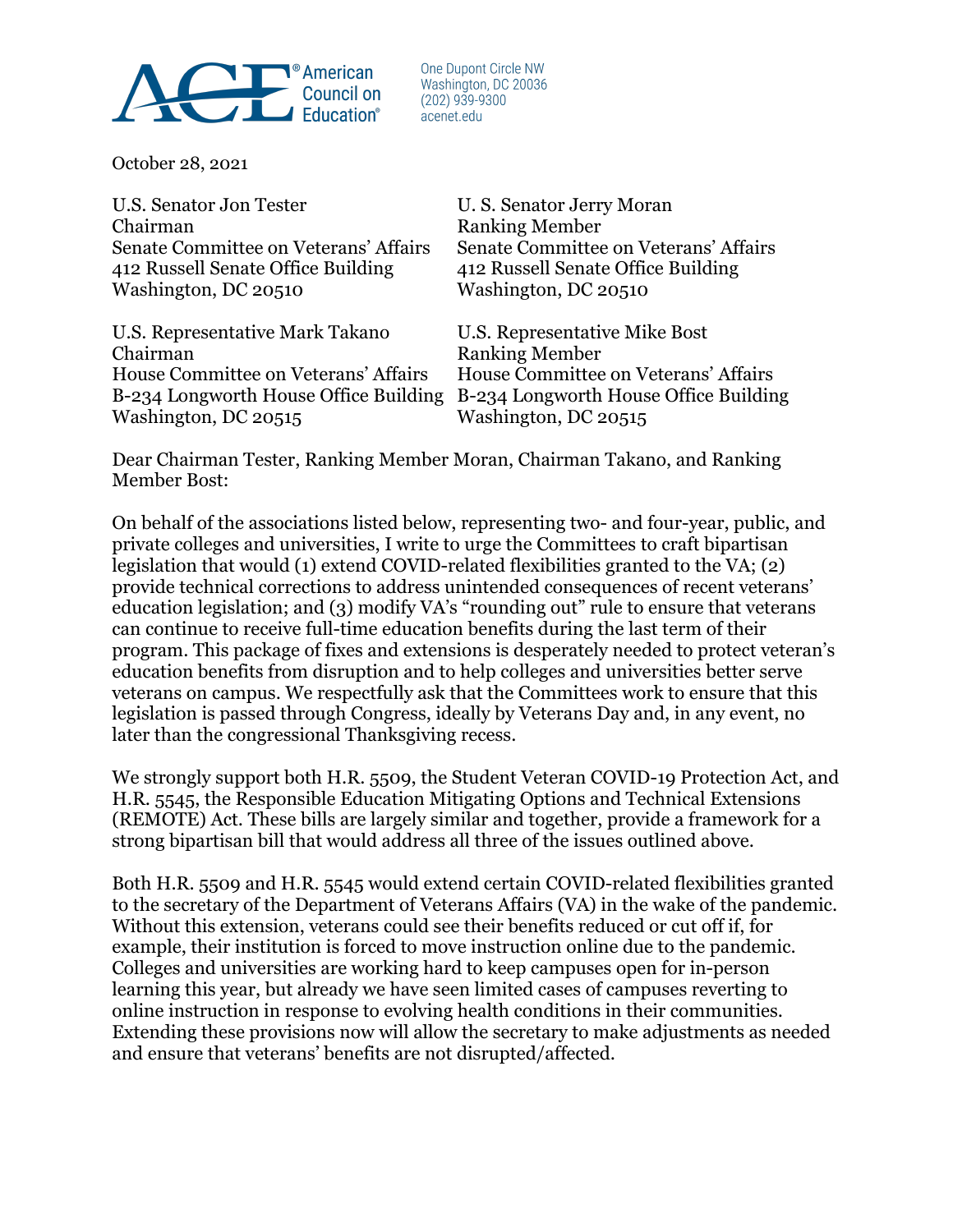Both bills also include critical technical corrections to address unintended consequences stemming from several provisions in the Isakson Roe Act and the Training in High-Demand Roles to Improve Veteran Employment (THRIVE) Act. Because these provisions took effect on Aug. 1, it is critical that Congress moves quickly to address these concerns.

We are grateful to see changes that would ensure VA's incentive compensation provision is parallel to the incentive compensation provision in the Higher Education Act, and that these provisions will be interpreted consistently. We also appreciate language allowing the secretary to waive the second certification requirement for institutions with a flat rate tuition and fee structure. The bills also include language intended to help institutions satisfy the consumer information requirements contained in section 1018 of the Isakson Roe Act. While we appreciate both of these provisions, we prefer the language in H.R. 5509, which makes clear that institutions may use the Department of Education's College Financing Plan template to meet section 1018's consumer information requirements, and we urge its inclusion. These technical corrections helpfully address unintended consequences of these two recent laws while maintaining important protections for veterans and their benefits.

Finally, we urge you to include language to modify VA's current "rounding out" rule to ensure that more veterans can maintain full-time benefits during the last term of their program. Unfortunately, the current VA policy is unnecessarily restrictive in the types of coursework veterans may take to "round out" their schedules, limiting their ability to take advantage of this relief. We strongly support the "rounding out" provision in H.R. 5509, which is nearly identical to the provision contained in H.R. 2878, and urge its inclusion in the final bipartisan package. With registration for spring semester classes right around the corner, it is critical that legislation addressing this issue is swiftly enacted.

Thank you for your work on behalf of our nation's veterans. We greatly appreciate your efforts to bring together bipartisan legislation that addresses these concerns and can be quickly passed through both chambers and signed into law.

Sincerely,

**Folloma** 

Ted Mitchell President

On behalf of:

American Association of Collegiate Registrars and Admissions Officers American Association of Community Colleges American Association of State Colleges and Universities